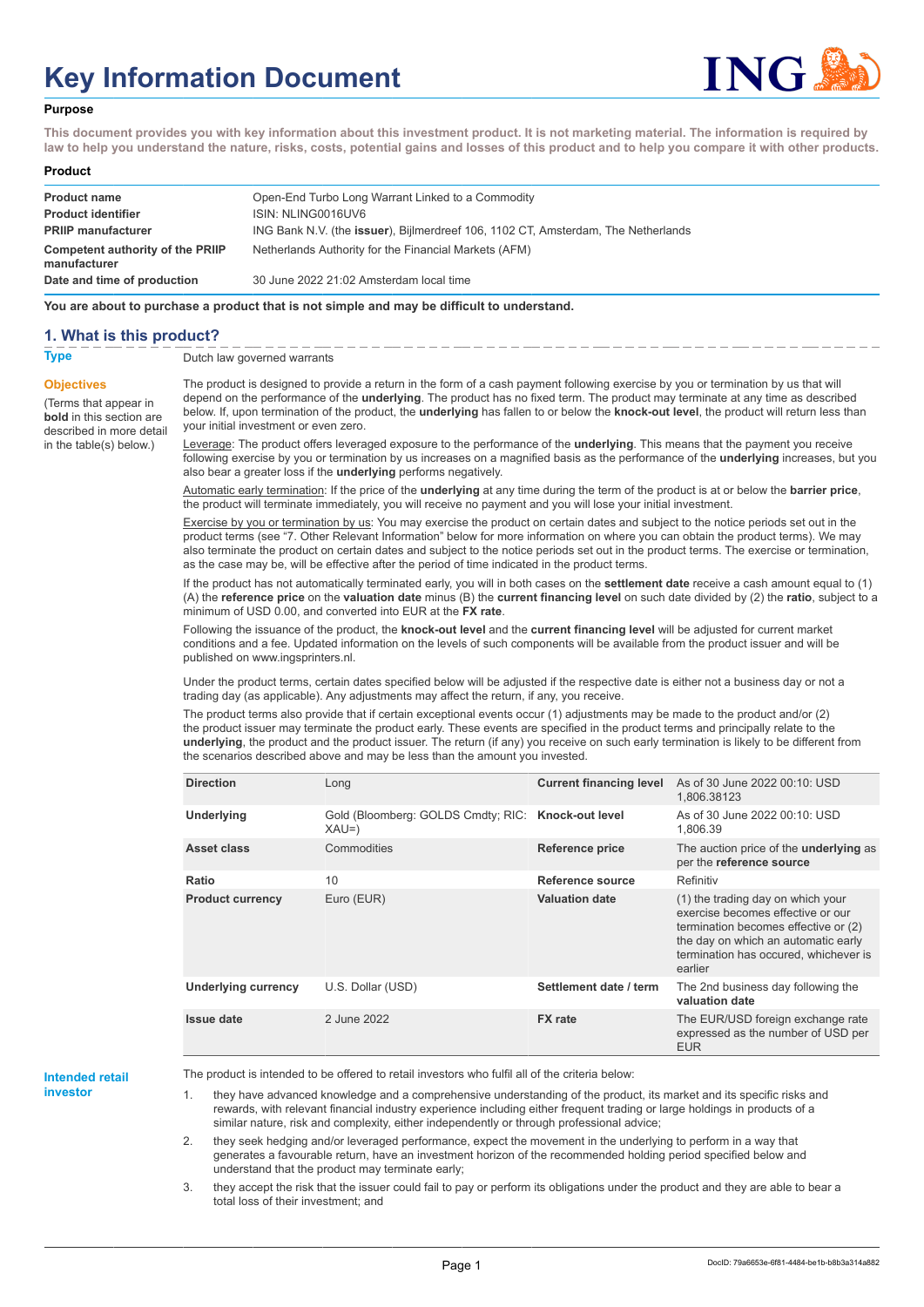4. they are willing to accept a level of risk to achieve potential returns that is consistent with the summary risk indicator shown below.

The product is not intended to be offered to retail clients who do not fulfil these criteria.

#### **2. What are the risks and what could I get in return?**

**Risk indicator**



**Lower risk Higher risk**



**The risk indicator assumes you keep the product for 1 day. The actual risk can vary significantly if you cash in at an early or a later stage and you may get back less.**

The summary risk indicator is a guide to the level of risk of this product compared to other products. It shows how likely it is that the product will lose money because of movements in the markets or because we are not able to pay you.

We have classified this product as 7 out of 7, which is the highest risk class. This rates the potential losses from future performance at a very high level, and poor market conditions are very unlikely to impact our capacity to pay you.

**Be aware of currency risk:** If the currency of your account is different to the currency of this product, you will be exposed to the risk of suffering a loss as a result of the conversion of the currency of the product into the account currency. This risk is not considered in the indicator shown above. Because the product currency is different from the underlying currency, you will be exposed to the risk of suffering a loss if the underlying currency declines in value relative to the product currency.

**Be aware of currency risk:** If (i) the Underlying is traded in a different currency than EUR the unwind amount will be converted to EUR at the prevailing exchange rate which may result in a loss; or (ii) the currency of your account is different from the Currency of the product, you may be exposed to the risk of suffering a loss as a result of the conversion of the Currency of the product into the account currency. Risk (ii) above is not considered in the indicator shown above.

This product does not include any protection from future market performance so you could lose some or all of your investment.

If we are not able to pay you what is owed, you could lose your entire investment.

For detailed information about all risks relating to the product please refer to the risk sections of the prospectus and any supplements thereto as specified in the section "7. Other relevant information" below.

**Market developments in the future cannot be accurately predicted. The scenarios shown are only an indication of some of the possible outcomes based on recent returns. Actual returns could be lower.**

#### **Performance scenarios**

*Investment: EUR 10,000*

| Scenarios                  | 1 dav                                                                     |                                |
|----------------------------|---------------------------------------------------------------------------|--------------------------------|
|                            |                                                                           | (Recommended holding period)   |
| Stress scenario            | What you might get back after costs<br>Percentage return (not annualised) | <b>EUR 0.00</b><br>$-100.00\%$ |
| Unfavourable scenario      | What you might get back after costs<br>Percentage return (not annualised) | <b>EUR 0.00</b><br>$-100.00\%$ |
| <b>Moderate scenario</b>   | What you might get back after costs<br>Percentage return (not annualised) | EUR 6,711.98<br>$-32.88\%$     |
| <b>Favourable scenario</b> | What you might get back after costs<br>Percentage return (not annualised) | EUR 15,903.47<br>59.03%        |

The average returns shown in the above table are not annualised, which means they may not be comparable to the average returns shown in other key information documents.

This table shows the money you could get back over the next day under different scenarios, assuming that you invest EUR 10,000.

The scenarios shown illustrate how your investment could perform. The recommended holding period for this product is less than one year. The figures are therefore not calculated on a per year basis, but for the recommended holding period. Figures in this section and "4. What are the costs?" are therefore not comparable with figures given for products with a recommended holding period of at least one year. The scenarios presented are an estimate of future performance based on evidence from the past on how the value of this investment varies, and are not an exact indicator. What you get will vary depending on how the market performs and how long you keep the product. The stress scenario shows what you might get back in extreme market circumstances, and it does not take into account the situation where we are not able to pay you.

This product cannot be easily cashed in. This means it is difficult to estimate how much you would get back if you cash in before the recommended holding period. You will either be unable to cash in early or you will have to pay high costs or make a large loss if you do so.

The figures shown include all the costs of the product itself, but may not include all the costs that you pay to your advisor or distributor. The figures do not take into account your personal tax situation, which may also affect how much you get back.

Buying this product holds that you think the price of the underlying will increase.

Your maximum loss would be that you will lose your investment.

## **3. What happens if ING Bank N.V. is unable to pay out?**

You are exposed to the risk that the issuer might be unable to meet its obligations in connection with the product for instance in the event of bankruptcy or an official directive for resolution action. This may materially adversely affect the value of the product and could lead to you losing some or all of your investment in the product. The product is not a deposit and as such is not covered by any deposit protection scheme.